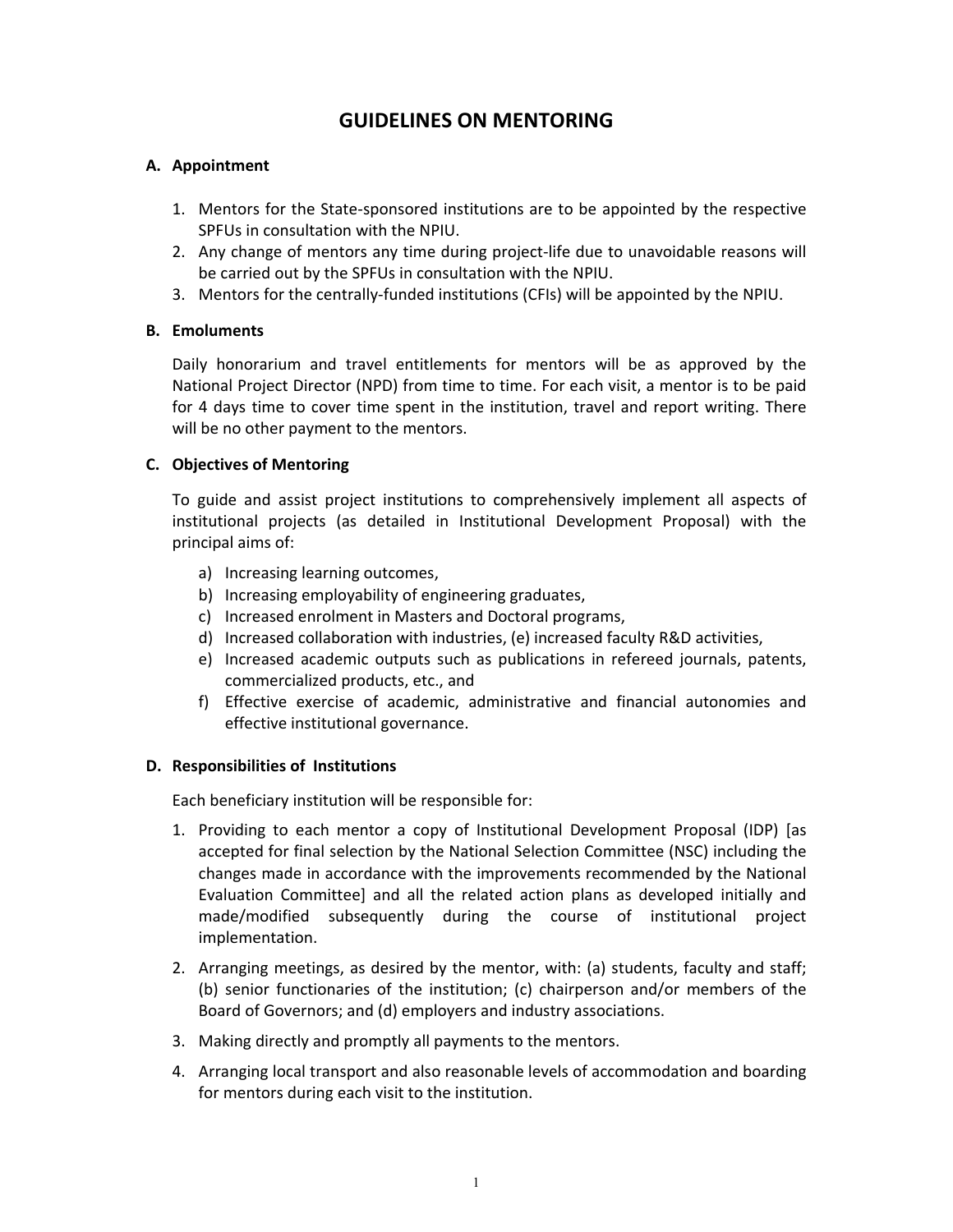## **E. Responsibilities of SPFUs**

- 1. Making available to the mentor copies of:
	- a) Project Implementation Plan (PIP),
	- b) Technical paper entitled "Employability and Skill Set of Newly Graduated Engineers in India", prepared by Dr. Andreas Blom and Dr. Hiroshi Saeki
	- c) Report entitled "Impact Evaluation of TEQIP‐1", conducted by Spectrum Planning (India) Limited, New Delhi for NPIU
	- d) Study on Utilization of Institutional Resources created under TEQIP in programme institutions carried out by the NPIU
	- e) Faculty Development Evaluation carried out by the NPIU
	- f) Implementation Survey of TEQIP‐1 conducted by the World Bank and NPIU
	- g) Good Practice Guide For Governing Bodies—prepared by the World Bank and NPIU
	- h) Improving the Performance of Weak Students, an Operational Brief by Ms. Meera Chatterjee

# **F. Responsibilities of Mentor:**

Each mentor is expected to:

- 1. Mentor 2‐3 project institutions as assigned to them either by the concerned SPFU (or the NPIU for CFIs).
- 2. Mentor each of the assigned institutions at least 2 times in a year (or more as required) at approximately equal periodic intervals.
- 3. Devote at least 16 working hours to mentoring work during each visit to an institution.
- 4. Be fully conversant with:
	- Project details and concepts as given in the Project Implementation Plan (PIP) of the Government of India (GoI);
	- IDP of each of the assigned project institutions along with the associated action plans, developed initially and as modified, as also any new action plans developed during the project life;
	- Findings from "Employability and Skill Set of Newly Graduated Engineers in India"— survey report prepared by Andreas Blom and Hiroshi Saeki
	- Findings from "Impact Evaluation of TEQIP-1"-conducted by Spectrum Planning (India) Limited, New Delhi for the Ministry of Human Resource Development, Government of India.
	- Study on Utilization of Institutional Resources created under TEQIP in programme institutions
	- Faculty Development Evaluation
	- Implementation Survey of TEQIP-1
	- Good Practice Guide For Governing Bodies
	- Improving the Performance of Weak Students, an Operational Brief by Ms. Meera Chatterjee
- 5. Guide and assist institutions in carrying out the following institutional reforms:
	- Implementation of curricular reforms,
	- Exercise of academic, administrative, financial and managerial autonomies,
	- Improve Student Performance Evaluation,
	- Implement performance appraisal of faculty by students, and
	- Obtaining accreditation.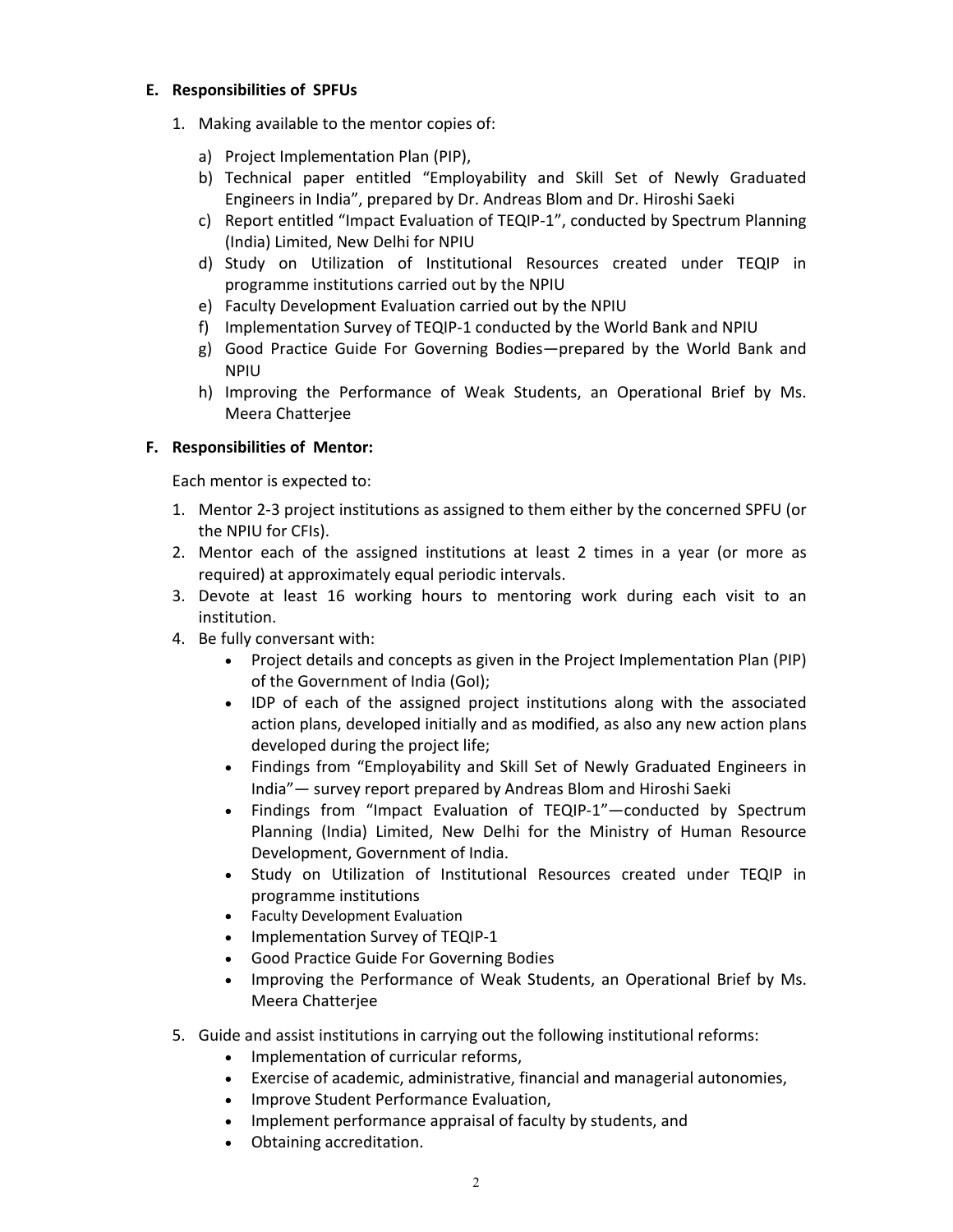- 6. Guide and assist institutions in carrying out the following key project activities:
	- Obtaining Autonomous Institution status from the UGC within 2 years of joining the Project, and making all arrangements including building institutional and faculty capacity for exercising academic autonomy,
	- Providing academic support to weak students to improve their learning outcomes and employability. The mentor would need to assist the institution in organizing and operationalising a Finishing School,
	- Faculty Development for improved competence (see various avenues for this in the PIP) including pedagogical training,
	- Staff Development through professional training,
	- Enhanced Interaction with Industry, and
	- Institutional Management Capacity Enhancement.
- 7. Guide and assist institutions in improving their performance on the following aspects:
	- a) Increased employability of students as measured by: *Improvements in the placement rate and the average salary of placement package*
	- *b)* Improved learning among students as indicated by: *The share of the first year students that complete the full first year and transitions successfully to second year (disaggregated by social group)*
	- c) Overall Institutional progress as measured through :
	- Increase in the overall student and faculty satisfaction,
	- Number of registrants for Masters and Doctoral degrees (and number of Masters and Doctoral graduates),
	- Percentage of external revenue from R&D projects and consultancies in the total revenue of the institution,
	- Increase in the number of publications in refereed Journals, and
	- Increased collaboration with institutions and Industry.
- 8. Guide and assist institutions for timely achievement of targets for Key Performance Indicators (KPIs) as given in the IDP.
- 9. Hold at least one meeting each year as below:
	- a) With a cross-section of UG students to elicit their views with regard to:
		- Desired improvements in student performance evaluation,
		- Utilization of findings from teacher evaluation by students for improving teaching effectiveness,
		- Improvements in teachers resulting from pedagogical training,
		- Curricular reforms including improvement in teaching-learning processes,
		- Exposure to industry,
		- Implementation of academic autonomy,
		- Increasing effectiveness of academic support to weak students to improve their learning outcomes, and support to all students to improve their employability, and
		- Improving student satisfaction with the academic and administrative functioning of the institution.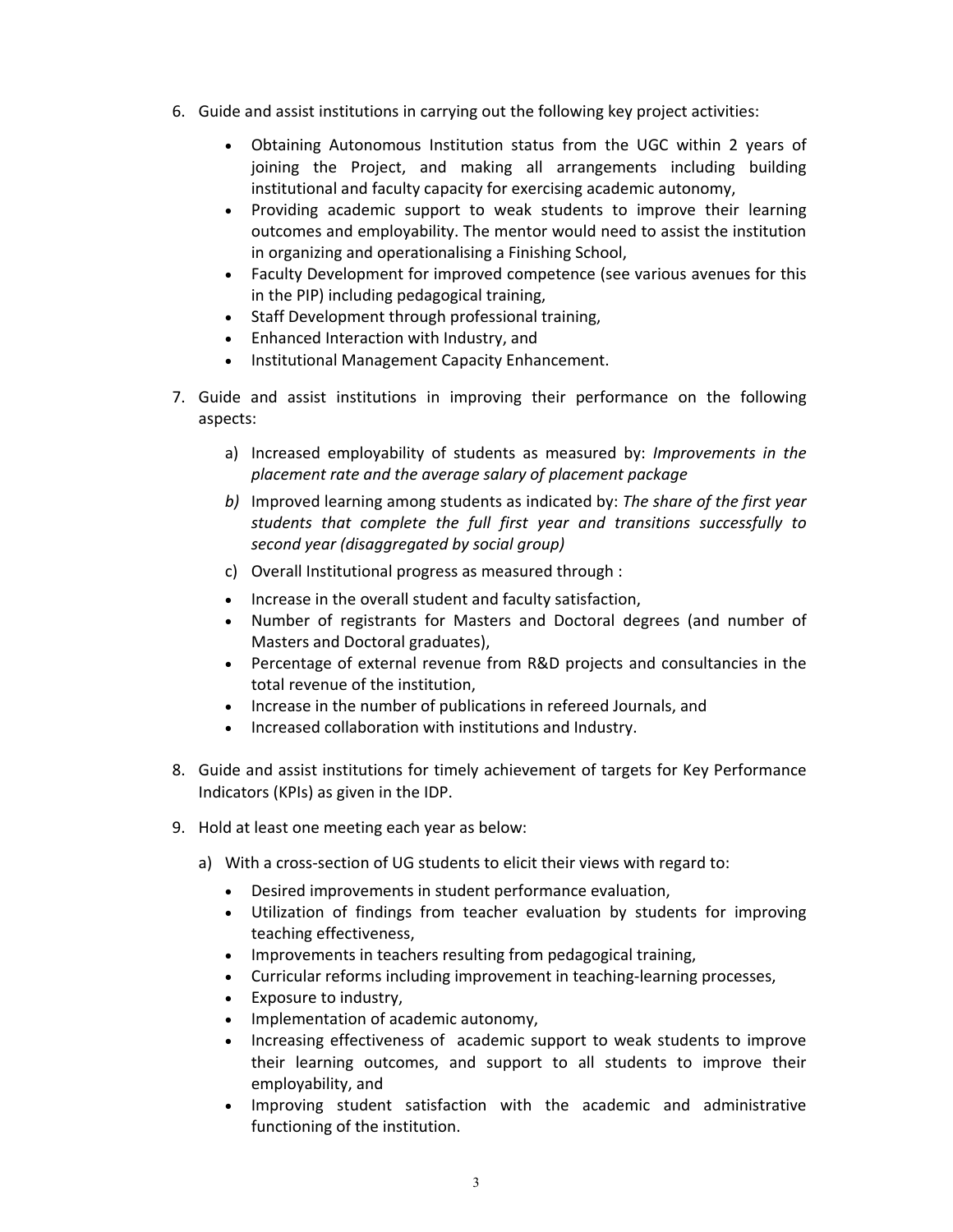- b) With a cross-section of PG students to elicit their views with regard to:
	- All of the above under 9(a),
	- Working on industrial projects, and
	- Participation in R&D projects, consultancies and publications.
- c) With faculty to elicit their views and suggestions with regard to:
	- Improving student performance evaluation,
	- Utilization of findings from teacher evaluation by students for improving teaching effectiveness,
	- Effectiveness of curricular reforms carried out including improvement in teaching‐learning processes,
	- Effective implementation of academic autonomy,
	- Increasing effectiveness of academic support to weak students to improve their learning outcomes, and support to all students to improve their employability,
	- Increasing admissions to Masters and Doctoral programs,
	- Improving Faculty Development for improved competence including pedagogical training,
	- Improving research facilities and research environment in the institution,
	- Satisfaction with incentives for Continuing Education (CE), Consultancy and R&D,
	- Ways and means for increasing exchange of knowledge through conferences, etc. and increasing publication of research papers, books, monographs, etc.
	- Increasing collaboration with industry for securing R&D projects and consultancy assignments, and for increased flow of industrial expertise towards curricula improvement and R&D activities, and
	- Improving faculty satisfaction with the academic and administrative functioning of the institution.
- d) With staff to elicit their views and suggestions with regard to:
	- Their role in improving project implementation, and
	- Improving their functioning and performance through professional training.
- e) With senior functionaries to elicit their views and suggestions with regard to:
	- Preparations for obtaining Autonomous Institution status,
	- Capacity building for exercising academic autonomy once the autonomous status is obtained,
	- Improving learning outcomes and employability,
	- Organization and conduct of Finishing School
	- Increasing admissions to Masters and Doctoral programs,
	- Implementation of curricular reforms,
	- Increasing the number of accredited programs,
	- Making effective use of the findings from students' evaluation of teachers,
	- Increasing collaboration with industry, and
	- Improving institutional management capacity of senior faculty, HoDs, Deans and Head of Institution.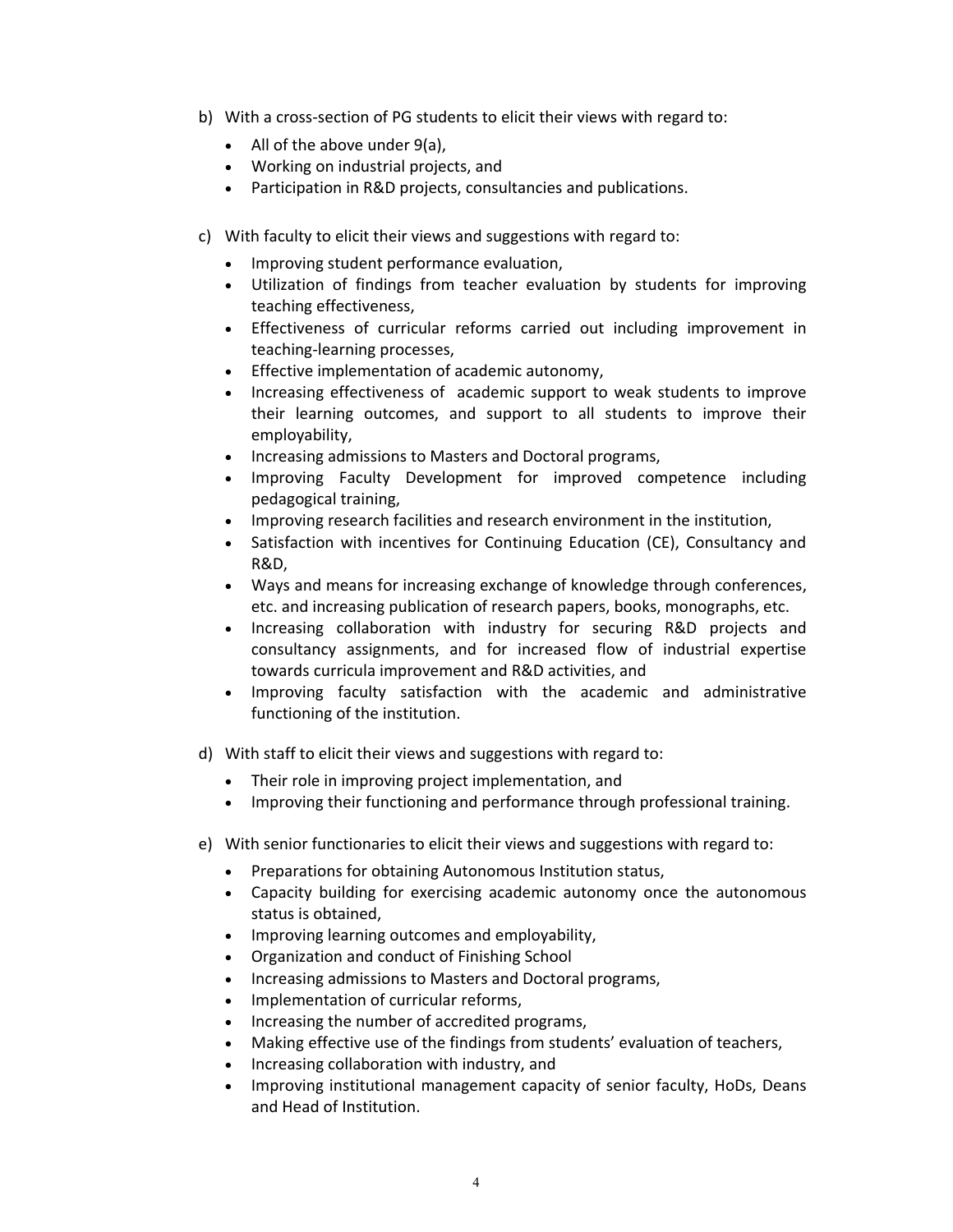- f) With chairperson and members of BOG to: (i) orient them to the recommendations made in the report entitled "Good Practice Guide For Governing Bodies—prepared by the World Bank and NPIU, and (ii) to solicit their guidance and help for timely and effective action by the Institution on the following:
	- Fulfilling all requirements for obtaining Autonomous Institution status,
	- Making all academic and administrative preparations for exercising academic autonomy as accorded under autonomous institution status,
	- Exercise of administrative and financial autonomies as accorded by the sponsoring government/Trust/Society,
	- Filling up teaching and staff vacancies,
	- Delegation of decision making powers to senior functionaries with accountability,
	- Providing incentives to faculty for Continuing Education (CE), Consultancy and R&D,
	- Increasing number of accredited programs,
	- Enhancing interaction and collaboration with Industry,
	- Promoting Management Capacity building of senior functionaries,
	- Increasing revenue from R&D projects and consultancies,
	- Increasing research publications in refereed Journals, and
	- Achievement of targets for Key Performance Indicators (KPIs) as given in the IDP.
- g) With representatives of industries and industry associations to promote effective action on the following:
	- Industry participation in curricula revision and development of new curricula, in the reform of teaching‐learning processes and in the functioning of Finishing School to increase employability of graduates and post‐graduates,
	- Collaboration in sandwich Masters and Doctoral programs,
	- Increasing exposure of student and faculty to industrial practices,
	- Increasing industry sponsored and joint R&D and consultancies,
	- Increasing enrolment of industry employees in Masters and Doctoral programs, and
	- Increasing expert lectures from industry, and securing adjunct faculty from industry.
- 10. Meet the Head of Institution and Project Coordinator during each visit to discuss:
	- a) Progress in implementation of various aspects of the project,
	- b) Shortfalls in progress, if any, and the steps that could be taken to increase the pace of implementation and achievement of targets,
	- c) Issues arising out of meetings with students, faculty, staff and senior functionaries, the recommendations made and progress in their compliance, and
	- d) Problems faced in exercise of autonomies, and how these could be overcome.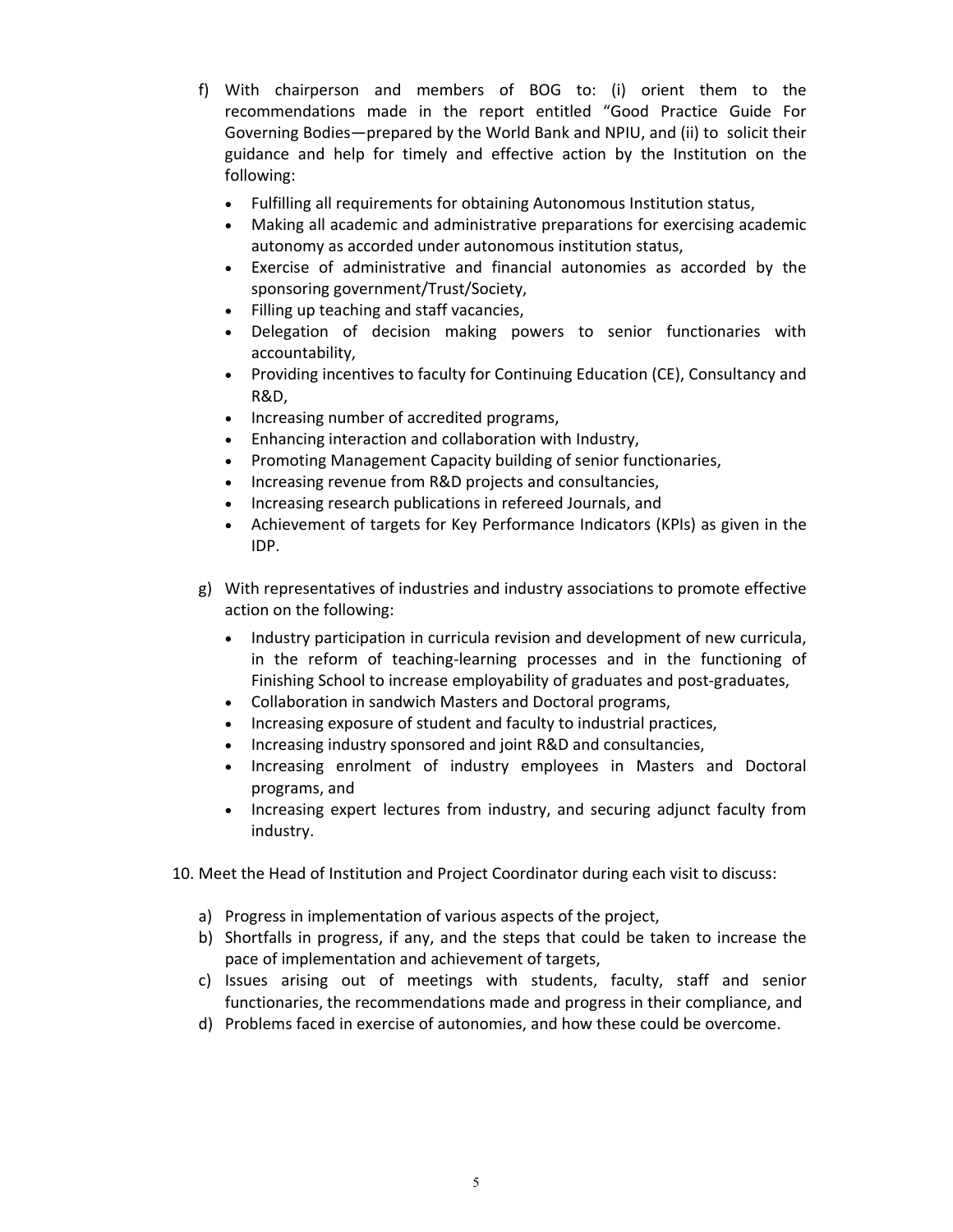### **G. Don'ts for the Mentors**

Mentors should not:

- a) Guide/advise/assist institutions in matters connected with financial management and procurement of Works, Goods and Services.
- b) Impose changes in the IDPs, the associated action plans, and targets for the Key Performance Indicators.

### **H. Deliverables by the Mentors**

Mentors are required to prepare a report in the attached format for each mentoring visit, and provide electronic copies of the same to the Head of Institution, SPFU and the NPIU within 10 days of completion of each visit.

The format is also available at the NPIU website.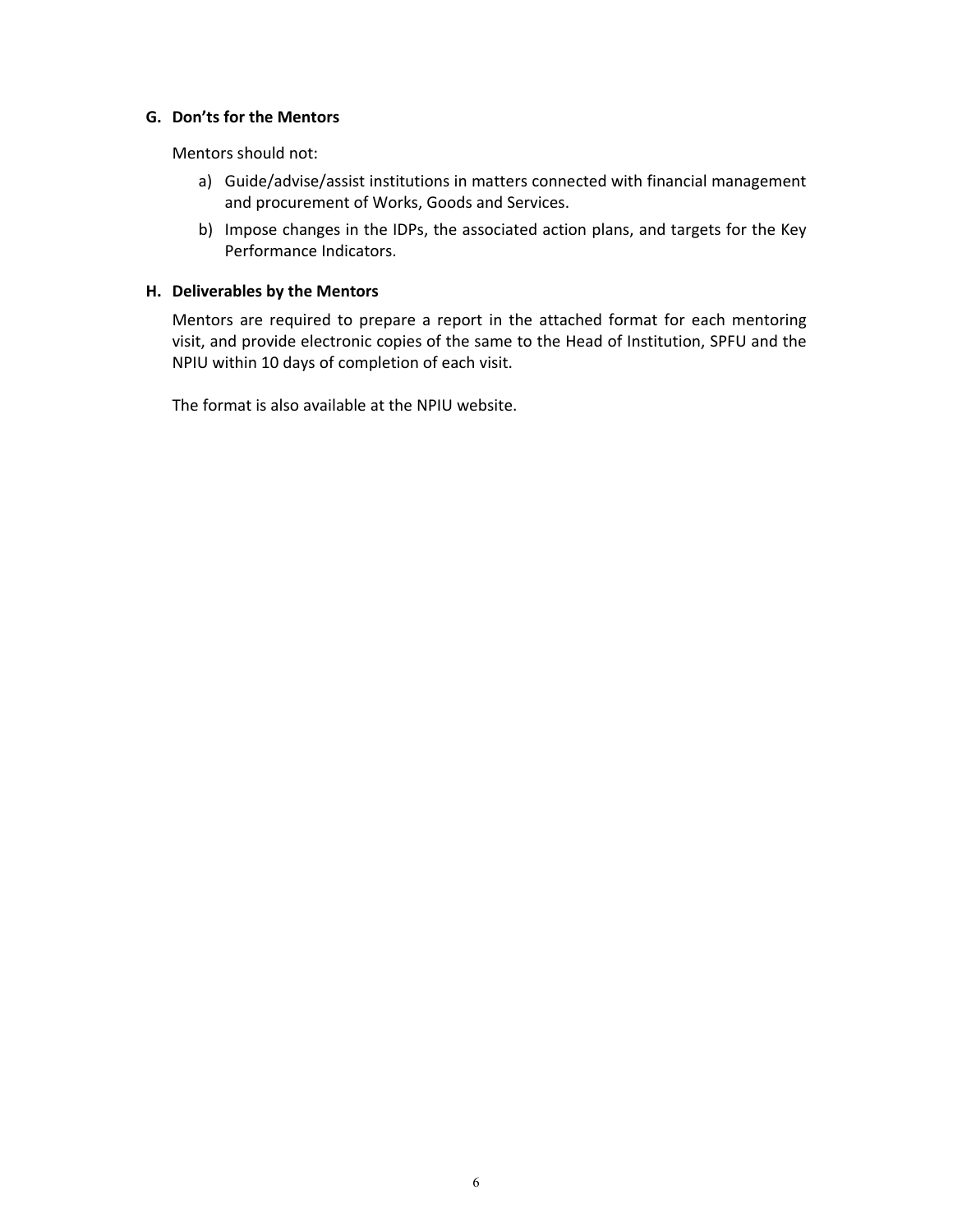# **Format for Mentor's Reports**

Name of the Institution and location:

Dates of this visit: (From….To….)

Name of the Mentor:

### **A. Interaction with UG students**

| Issues and suggestions that | Recommendations made by mentor to the Head of | Progress in implementation of |
|-----------------------------|-----------------------------------------------|-------------------------------|
| emerged                     | Institution                                   | recommendations made          |
|                             |                                               | during the previous visit     |
|                             |                                               |                               |
|                             |                                               |                               |
|                             |                                               |                               |
|                             |                                               |                               |
|                             |                                               |                               |

### **B. Interaction with PG students**

| Issues and suggestions that<br>emerged | Recommendations made by mentor to the Head of<br>Institution | Progress in implementation of<br>recommendations made<br>during the previous visit |
|----------------------------------------|--------------------------------------------------------------|------------------------------------------------------------------------------------|
|                                        |                                                              |                                                                                    |
|                                        |                                                              |                                                                                    |
|                                        |                                                              |                                                                                    |
|                                        |                                                              |                                                                                    |
|                                        |                                                              |                                                                                    |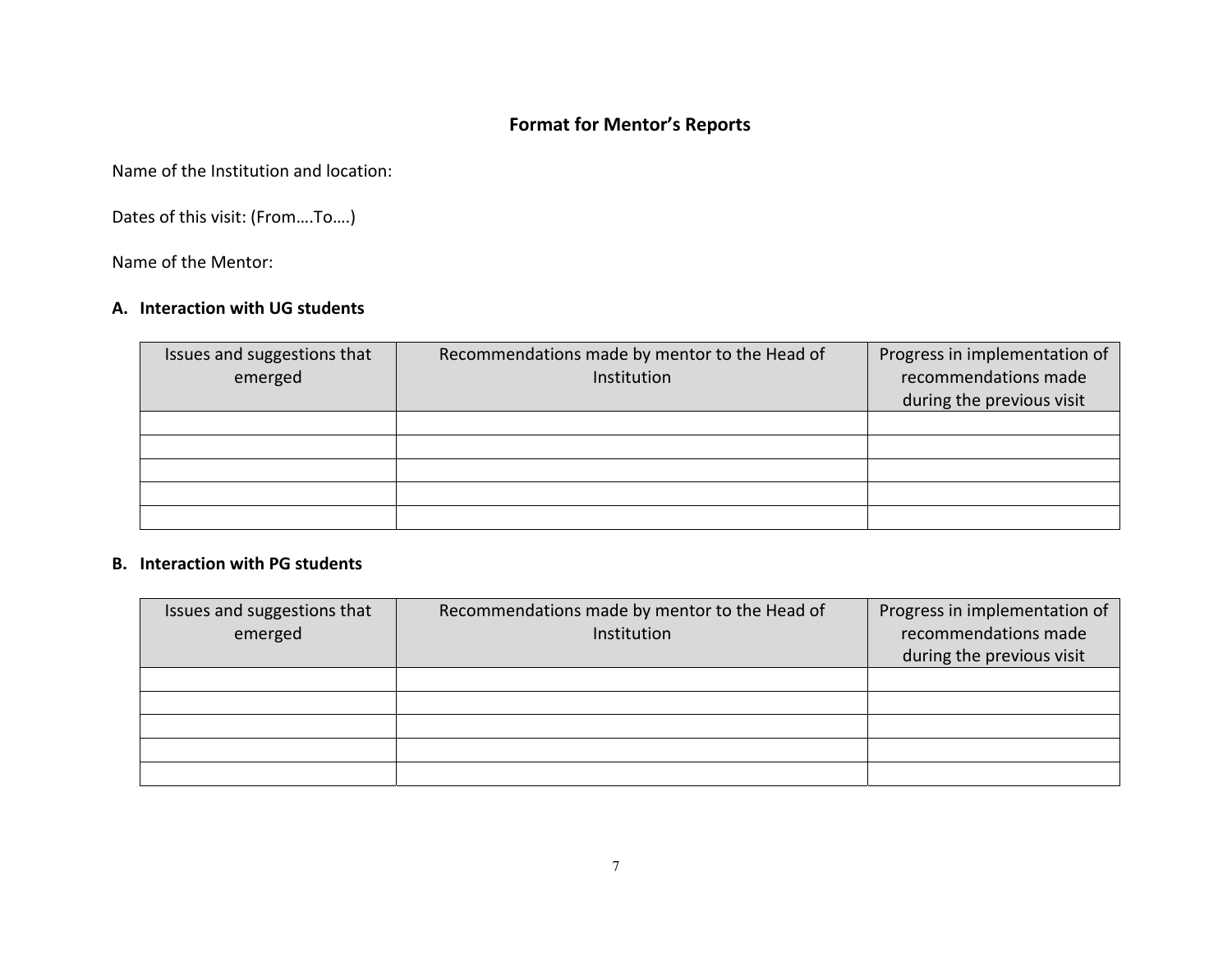### **C. Interaction with the faculty**

| Issues and suggestions that<br>emerged | Recommendations made by mentor to the Head of<br>Institution | Progress in implementation of<br>recommendations made<br>during the previous visit |
|----------------------------------------|--------------------------------------------------------------|------------------------------------------------------------------------------------|
|                                        |                                                              |                                                                                    |
|                                        |                                                              |                                                                                    |
|                                        |                                                              |                                                                                    |
|                                        |                                                              |                                                                                    |

### **D. Interaction with staff**

| Issues and suggestions that<br>emerged | Recommendations made by mentor to the Head of<br>Institution | Progress in implementation of<br>recommendations made<br>during the previous visit |
|----------------------------------------|--------------------------------------------------------------|------------------------------------------------------------------------------------|
|                                        |                                                              |                                                                                    |
|                                        |                                                              |                                                                                    |
|                                        |                                                              |                                                                                    |
|                                        |                                                              |                                                                                    |

### **E. Interaction with senior functionaries of the institution**

| Issues and suggestions that | Recommendations made by mentor to the Head of | Progress in implementation of |
|-----------------------------|-----------------------------------------------|-------------------------------|
| emerged                     | Institution                                   | recommendations made          |
|                             |                                               | during the previous visit     |
|                             |                                               |                               |
|                             |                                               |                               |
|                             |                                               |                               |
|                             |                                               |                               |